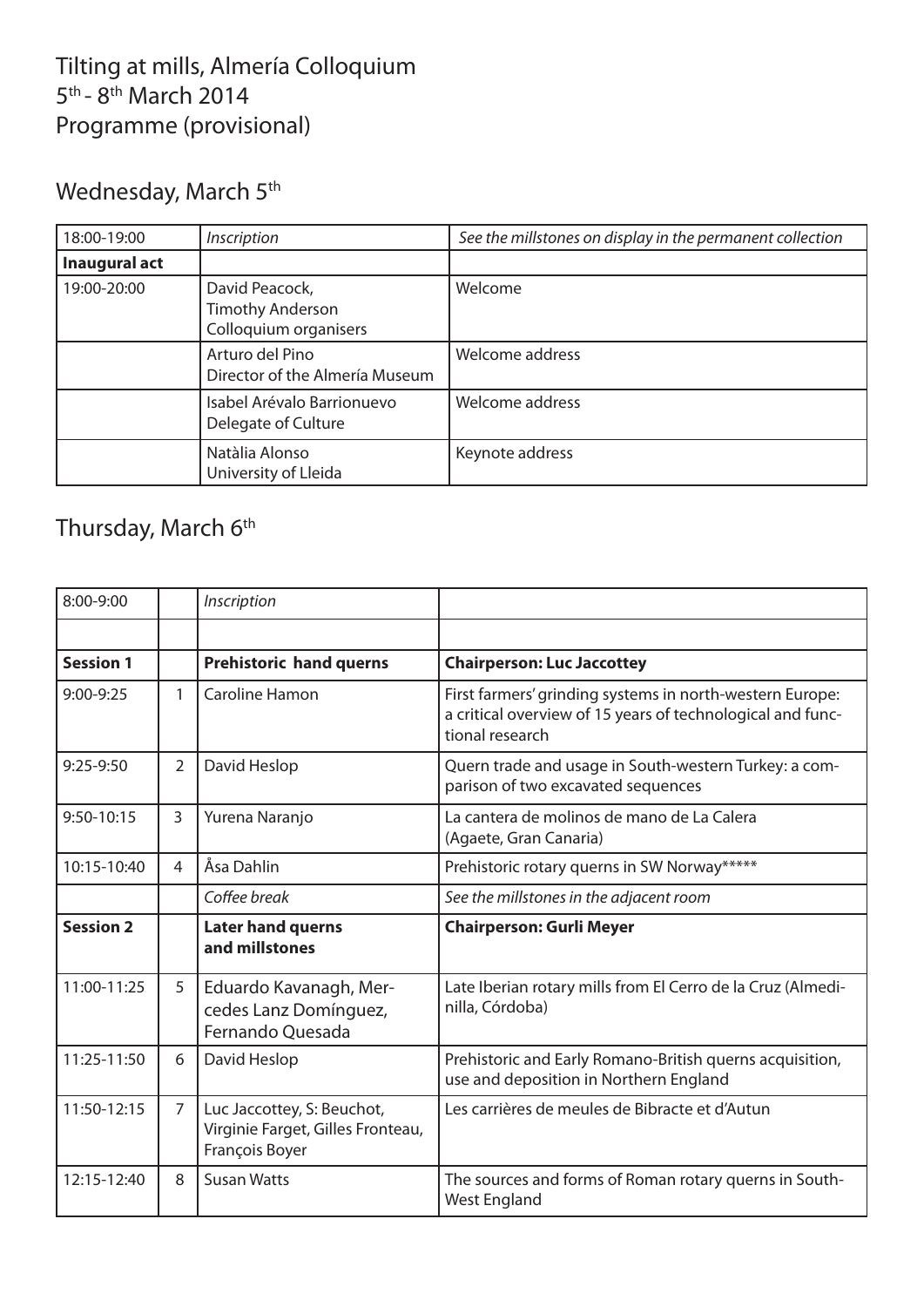| 12:40-13:05      | 9               | Oystein Jansen                                           | Millstones of garnet-mica schist - made in Scotland                                                                           |
|------------------|-----------------|----------------------------------------------------------|-------------------------------------------------------------------------------------------------------------------------------|
|                  |                 | Posters and bookstall open                               |                                                                                                                               |
| 13:05-14:30      |                 | Lunch                                                    |                                                                                                                               |
|                  |                 |                                                          |                                                                                                                               |
| <b>Session 3</b> |                 | <b>Classical mills</b>                                   | <b>Chairperson: Caroline Hamon</b>                                                                                            |
| 14:30-14:55      | 10 <sup>1</sup> | John Cruse                                               | Roman querns and millstones with Double, Opposed<br>Perforations                                                              |
| 14:55-15:20      | 11              | Chloé Chageneau                                          | Moudre le grain dans une cité grecque de Sicile: étude des<br>meules de Mégara Hyblaea                                        |
| 15:20-15:45      | 12 <sup>2</sup> | P. Binaco, A. Buonopane,<br>A. Chartrain, M. Gualtieri   | Orvieto, centro di produzione di macine nell'Antichità:<br>primi dati                                                         |
| 15:45-16:10      | 13              | Luc Jaccottey, Florian Jodry,<br>Boris Robin, A. Dumont  | Sortie de carrières                                                                                                           |
| 16:10-16:35      | 14              | Jane Scarrow, Aitor Cambeses,<br><b>Timothy Anderson</b> | Roman minette millstones from Mazarrón, Murcia, south-<br>eastern Spain: petrological pointers about volcanic pro-<br>duction |
| 16:35-17:00      | 14B             | Oystein Jansen,<br><b>Roddy Mainland</b>                 | A recently discovered quern stone quarry at Rubha nam<br>Brathairean headland, Staffin, Isle of Skye, NW Scotland             |
| 20:00            |                 | <b>Colloquium meal</b>                                   | Lamarca Restaurant<br>Address: Calle Doctor Gregorio Marañón, 33<br>5 minutes from the Museum                                 |

# Friday, March 7<sup>th</sup>

| <b>Session 4</b> |    | <b>Medieval and later mills</b>                                                                                    | <b>Chairperson: Chris Green</b>                                                                                 |
|------------------|----|--------------------------------------------------------------------------------------------------------------------|-----------------------------------------------------------------------------------------------------------------|
| $9:00 - 9:25$    | 15 | Joaquim Sánchez                                                                                                    | Canteras de molinos en las Islas de Mallorca y Menorca                                                          |
| $9:25-9:50$      | 16 | Nicolas Minvielle Larousse,<br>Marie-Christine Bailly-Maître,<br>Florian Tereygéol, Jürgen<br>Heckes, Arles Adrien | Meules et moulins a minerai au Moyen Âge. De la fouille a<br>l'expérimentation                                  |
| 9:50-10:15       | 17 | Paola Galetti                                                                                                      | Moulins et meules médiévales: recherches récentes de<br>l'historiographie italienne *****                       |
|                  |    | Coffee break                                                                                                       |                                                                                                                 |
| <b>Session 5</b> |    | <b>Multiperiod mills</b>                                                                                           | <b>Chairperson: Tom Heldal</b>                                                                                  |
| 11:00-11:25      | 18 | <b>Alain Belmont</b>                                                                                               | Paintings and drawings of millstone quarries, 17th-19th<br>$C^{****}$                                           |
| 11:25-11:50      | 19 | Ewa Lisowska                                                                                                       | The evolution of forms of quern stones in prehistoric<br>times and in the Middle Ages in Poland                 |
| 11:50-12:15      | 20 | Stéphanie Lepareux                                                                                                 | Les productions de meules en meulière de la période de<br>La Tène au Moyen Age. Typologie-Chronologie-Diffusion |
| <b>Session 6</b> |    | <b>Milling technology</b>                                                                                          | <b>Chairperson: Stéphanie Lépareux</b>                                                                          |
| 12:15-12:40      | 21 | <b>Martin Watts</b>                                                                                                | Crossing the bridge: thoughts on the development of the<br>rynd                                                 |
| 12:40-13:05      | 22 | Chris Green                                                                                                        | Mass wear and the planned life of querns and mills******                                                        |